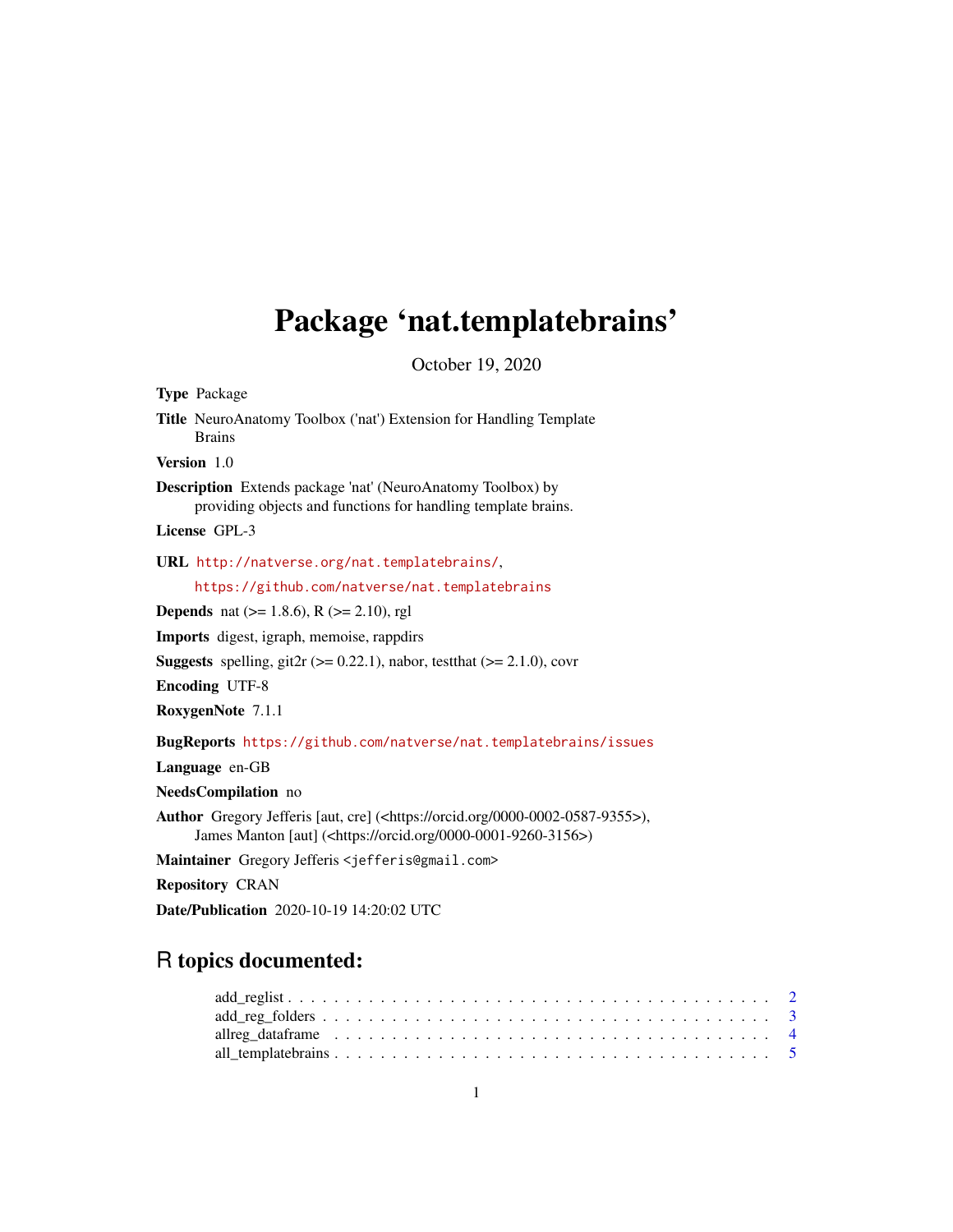## <span id="page-1-0"></span>2 add\_reglist

| Index |                                                                                                                        |  |
|-------|------------------------------------------------------------------------------------------------------------------------|--|
|       |                                                                                                                        |  |
|       |                                                                                                                        |  |
|       |                                                                                                                        |  |
|       |                                                                                                                        |  |
|       |                                                                                                                        |  |
|       |                                                                                                                        |  |
|       |                                                                                                                        |  |
|       | $local\_reg\_dir\_for\_url \ldots \ldots \ldots \ldots \ldots \ldots \ldots \ldots \ldots \ldots \ldots \ldots \ldots$ |  |
|       |                                                                                                                        |  |
|       |                                                                                                                        |  |
|       |                                                                                                                        |  |
|       | bridging sequence $\ldots \ldots \ldots \ldots \ldots \ldots \ldots \ldots \ldots \ldots \ldots \ldots$                |  |
|       |                                                                                                                        |  |
|       |                                                                                                                        |  |

add\_reglist *Add reglist object describing a bridging/mirroring registration*

## Description

By specifying either reference,sample *or* mirror arguments, you can add a bridging or mirroring registration, respectively, to the list of those in use for [xform\\_brain](#page-18-1) and [mirror\\_brain](#page-12-1).

#### Usage

```
add_reglist(
 x,
 reference = NULL,
 sample = NULL,
 mirror = NULL,
 temp = TRUE,...
)
```
## Arguments

x A single [reglist](#page-0-0) object (which )

| reference, sample |                                                                                                                                               |
|-------------------|-----------------------------------------------------------------------------------------------------------------------------------------------|
|                   | The reference and sample brains (in character or templatebrain form) for a<br>bridging registration.                                          |
| mirror            | The reference brain (in character or templatebrain form) for a mirroring<br>registration.                                                     |
| temp              | Whether to store the on disk representation in a session-specific temporary folder<br>(that will be removed when R closes). Defaults to TRUE. |
| $\ddotsc$         | Additional arguments passed to saveRDS e.g. to control compression when the<br>reglist object is saved to disk.                               |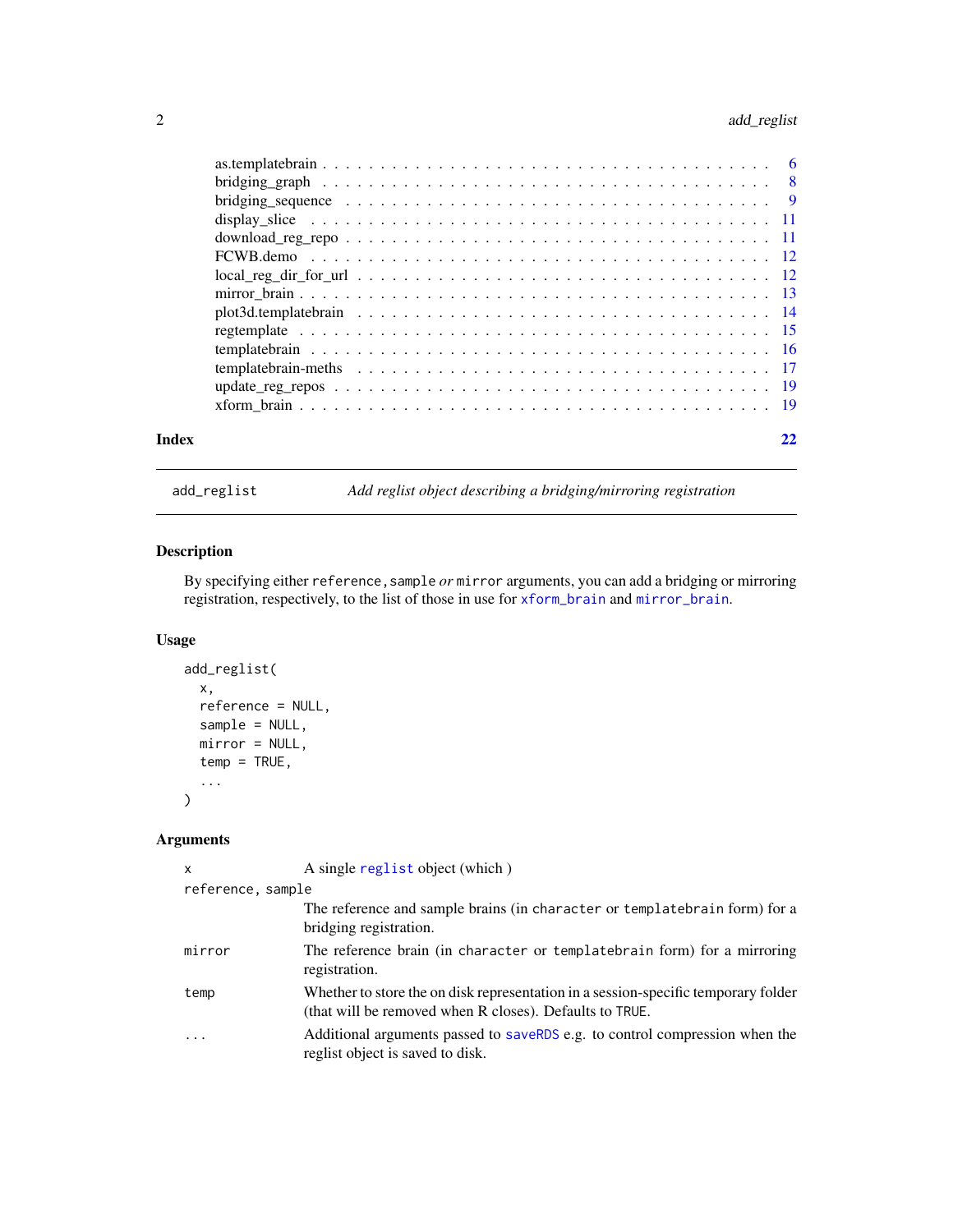<span id="page-2-0"></span>add\_reg\_folders 3

#### See Also

add\_reg\_folders

#### Examples

```
## Not run:
library(nat.flybrains)
# mirroring registration for a specific template brain object
add_reglist(mirroring, mirror=JFRC2013)
# equivalent but withhout needing to construct the template
add_reglist(mirroring, mirror="JFRC2013")
```

```
# add a bridging registration between two brains
add_reglist(bridging, reference=JFRC2, sample=JFRC2013)
```
## End(Not run)

<span id="page-2-1"></span>add\_reg\_folders *Set or list local folders containing registrations for nat.templatebrains*

#### Description

add\_reg\_folders sets options('nat.templatebrains.regdirs') appropriately so that registrations can be found by e.g. xform\_brain.

extra\_reg\_folders lists extra registration folders present in standard location

#### Usage

```
add_reg_folders(dir = extra_reg_folders(), first = TRUE)
```

```
extra_reg_folders(full.names = TRUE)
```
#### Arguments

| dir        | Path to one or more folders containing registrations. Default value will scan for<br>registration folders in a standard location. (Please see <b>Details</b> and <b>File layout</b><br>sections) |
|------------|--------------------------------------------------------------------------------------------------------------------------------------------------------------------------------------------------|
| first      | Whether the new folder should be added to the start (default) or end of the search<br>list.                                                                                                      |
| full.names | Whether to list full path to registration folders                                                                                                                                                |

#### Details

When dir is unset then it will default to the value of extra\_reg\_folders() i.e. any folders / cloned repositories in the standard location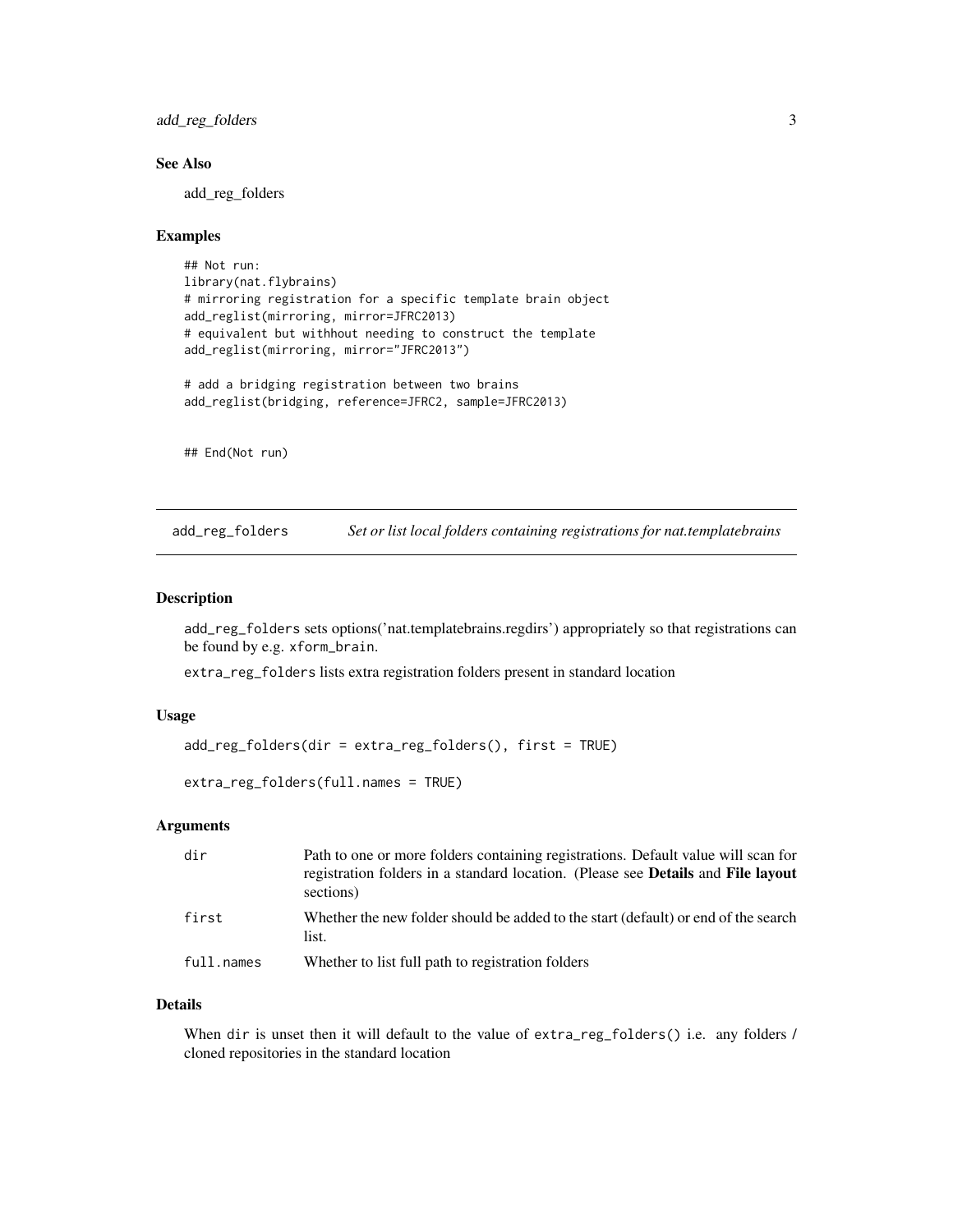#### <span id="page-3-0"></span>File layout

You must pass a folder containing one or more registrations, not the registration folder itself. So if you have this situation on disk

- myregistrations/
- myregistrations/reg1.list
- myregistrations/reg2.list

you should write add\_reg\_folders("/path/to/myregistrations")

#### Examples

```
## Not run:
 add_reg_folders("myextraregistrations")
## End(Not run)
# adding a non-existent folder will generate an error
```
tools::assertError(add\_reg\_folders(tempfile()))

<span id="page-3-1"></span>allreg\_dataframe *Make data.frame with details of all registrations*

#### Description

Make data.frame with details of all registrations

#### Usage

```
allreg_dataframe(regdirs = getOption("nat.templatebrains.regdirs"))
```
#### Arguments

regdirs Character vector of directories to search for registrations (see details)

## Details

by default regdirs is set to getOption('nat.templatebrains.regdirs')

#### Value

data.frame with one row for each observed registration and columns

- path
- name
- dup
- bridge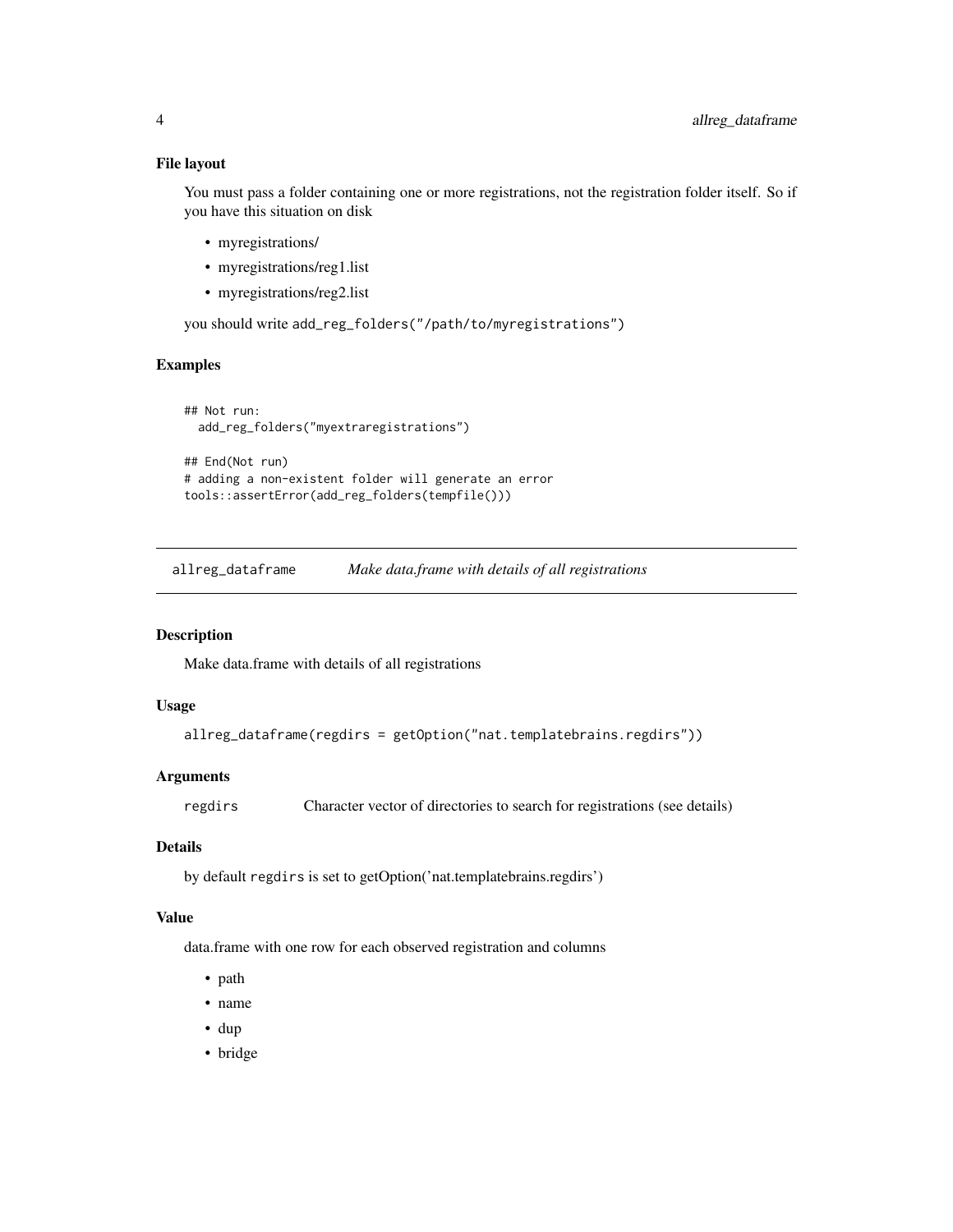## <span id="page-4-0"></span>all\_templatebrains 5

- reference
- sample

If there are no registrations, there will be a data.frame with 0 rows and these columns.

## Examples

```
## Not run:
allreg_dataframe()
```
## End(Not run)

all\_templatebrains *Find all template brains or those matching a given image volume*

## Description

all\_templatebrains returns a data.frame detailing all templatebrain objects on the search path (including those inside packages).

#### Usage

```
all_templatebrains(cached = TRUE, remove.duplicates = FALSE)
guess_templatebrain(
 x,
 rval = c("templatebrain", "name"),
 cached = TRUE,
```
## Arguments

)

mustWork = FALSE

| cached            | When TRUE returns precomputed (memoised) results, otherwise rescans search-<br>ing for all template brains.                                                  |  |  |  |  |  |
|-------------------|--------------------------------------------------------------------------------------------------------------------------------------------------------------|--|--|--|--|--|
| remove.duplicates |                                                                                                                                                              |  |  |  |  |  |
|                   | Whether to remove duplicate template brains (as determined by md5 hash) from<br>the result list                                                              |  |  |  |  |  |
| X                 | A im <sub>3</sub> d image object, array or matrix compatible with as templatebrain OR<br>a 2 or 3-vector defining the dimensions of an image or image stack. |  |  |  |  |  |
| rval              | Whether to return the templatebrain object itself or just its name.                                                                                          |  |  |  |  |  |
| mustWork          | Whether to insist that exactly one template brain is found                                                                                                   |  |  |  |  |  |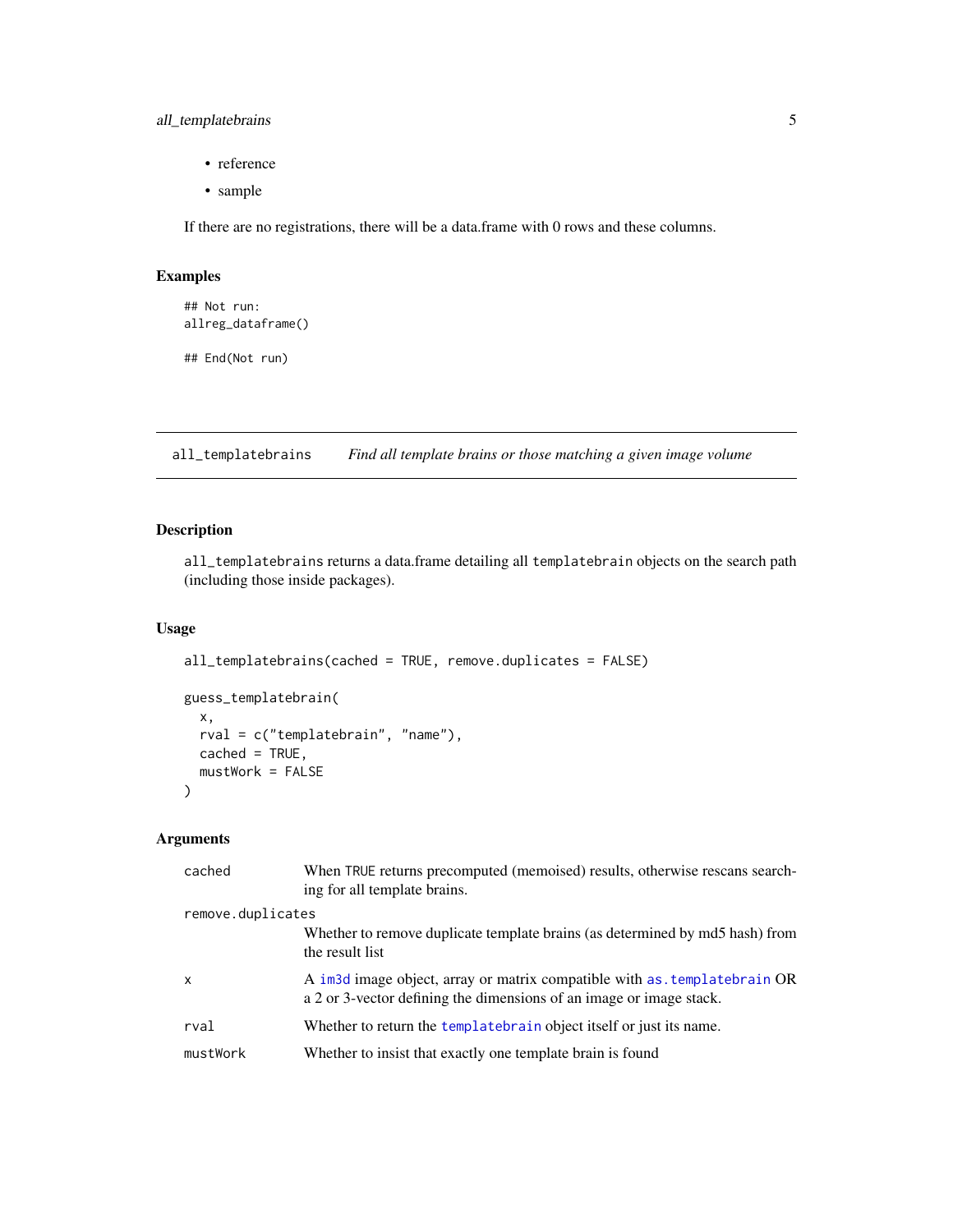### <span id="page-5-0"></span>Value

For all\_templatebrains, a data.frame containing the following columns:

- object The name of the templatebrain object
- pos An integer specifying the environment
- package Character vector naming the environment
- md5 md5 hash of the templatebrain object
- name
- W,H,D Width, height and depth of image stack (pixels)

guess\_templatebrain returns a [templatebrain](#page-15-1) object when rval='templatebrain' or a character vector when rval='name'.

## See Also

#### [templatebrain](#page-15-1)

## Examples

```
## Not run:
all_templatebrains()
guess_templatebrain(im3d(dims=c(30,40,50)))
# or
guess_templatebrain(c(30,40,50))
guess_templatebrain('path/to/my/image.nrrd')
if(require('nat.flybrains')){
 guess_templatebrain(im3d(dims=c(1024,512,218)), rval = 'name')
 # get the matching template brain
 tb=guess_templatebrain(im3d(dims=c(1024,512,218)))
 # get its voxel dimensions
 voxdims(tb)
 tb=guess_templatebrain(c(1024,512))
 tb
}
## End(Not run)
```
<span id="page-5-1"></span>as.templatebrain *Use image file or other object to initialise template brain*

#### Description

Use image file or other object to initialise template brain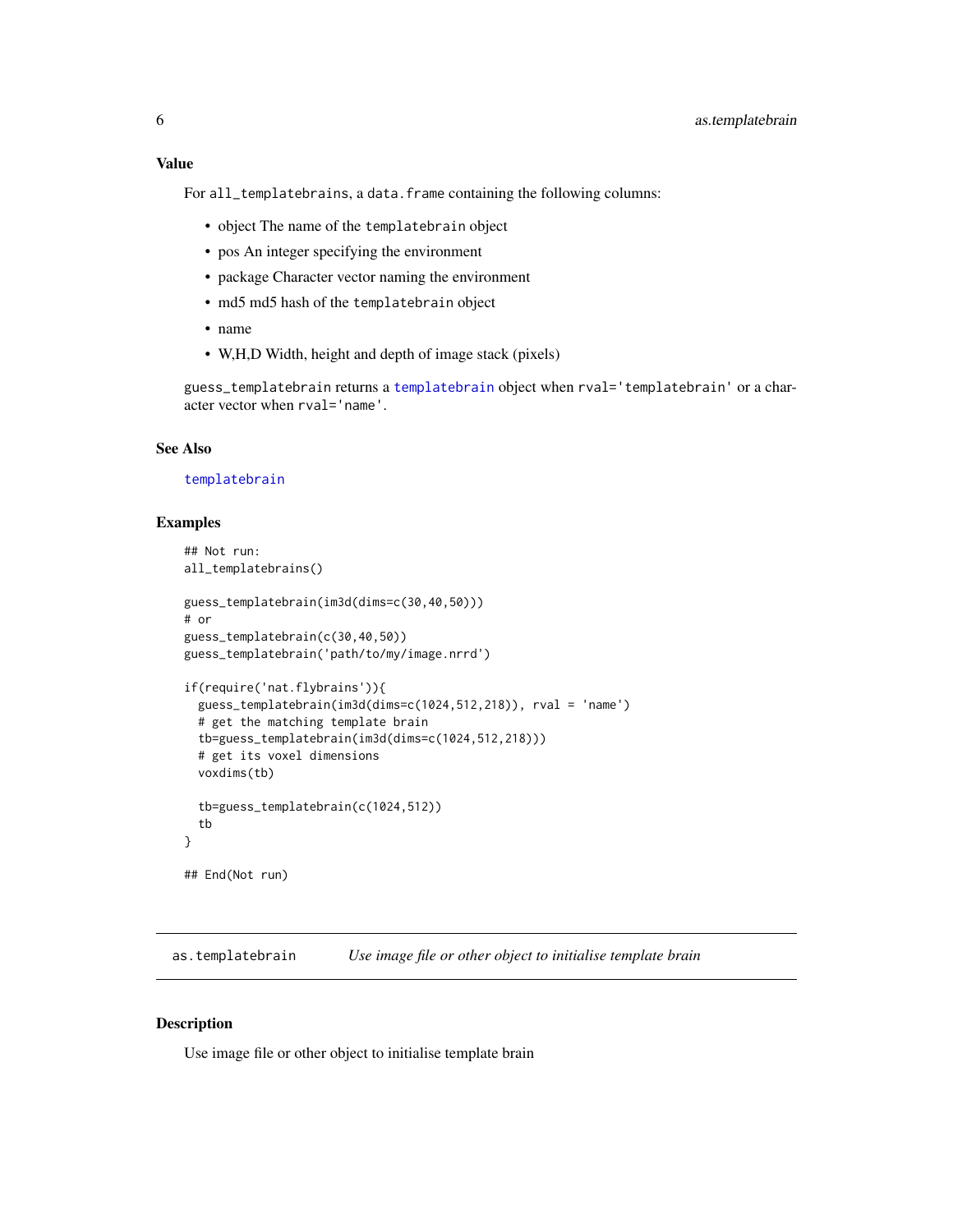## <span id="page-6-0"></span>as.templatebrain 7

### Usage

```
as.templatebrain(x, ...)
## S3 method for class 'character'
as.templatebrain(x, ...)
## S3 method for class 'im3d'
as.templatebrain(x, regName = NULL, name = regName, \ldots)
## S3 method for class 'templatebrain'
as.templatebrain(x, ...)
```
## Arguments

| $\mathsf{x}$  | object used to construct the templatebrain, either a character vector with the path<br>to a file or an im <sub>3d</sub> object.         |
|---------------|-----------------------------------------------------------------------------------------------------------------------------------------|
| .             | additional named arguments passed to methods and then on to template brain<br>that will be added as fields to the templatebrain object. |
| name, regName | name and short name of the template brain. Will use the filename (minus final<br>extension) by default for both fields.                 |

#### Details

as.templatebrain can extract the key fields defining an template space from an image file. This is generally a much more convenient approach to defining a templatebrain object than specifying all fields by hand.

#### Value

A list with class [templatebrain](#page-15-1)

### See Also

[templatebrain](#page-15-1), [im3d](#page-0-0)

## Examples

```
# Make templatebrain object using image info from the template brain NRRD file
nhdr=system.file('images','FCWB.nhdr', package='nat.templatebrains')
as.templatebrain(nhdr, name = "FlyCircuit Whole Brain")
```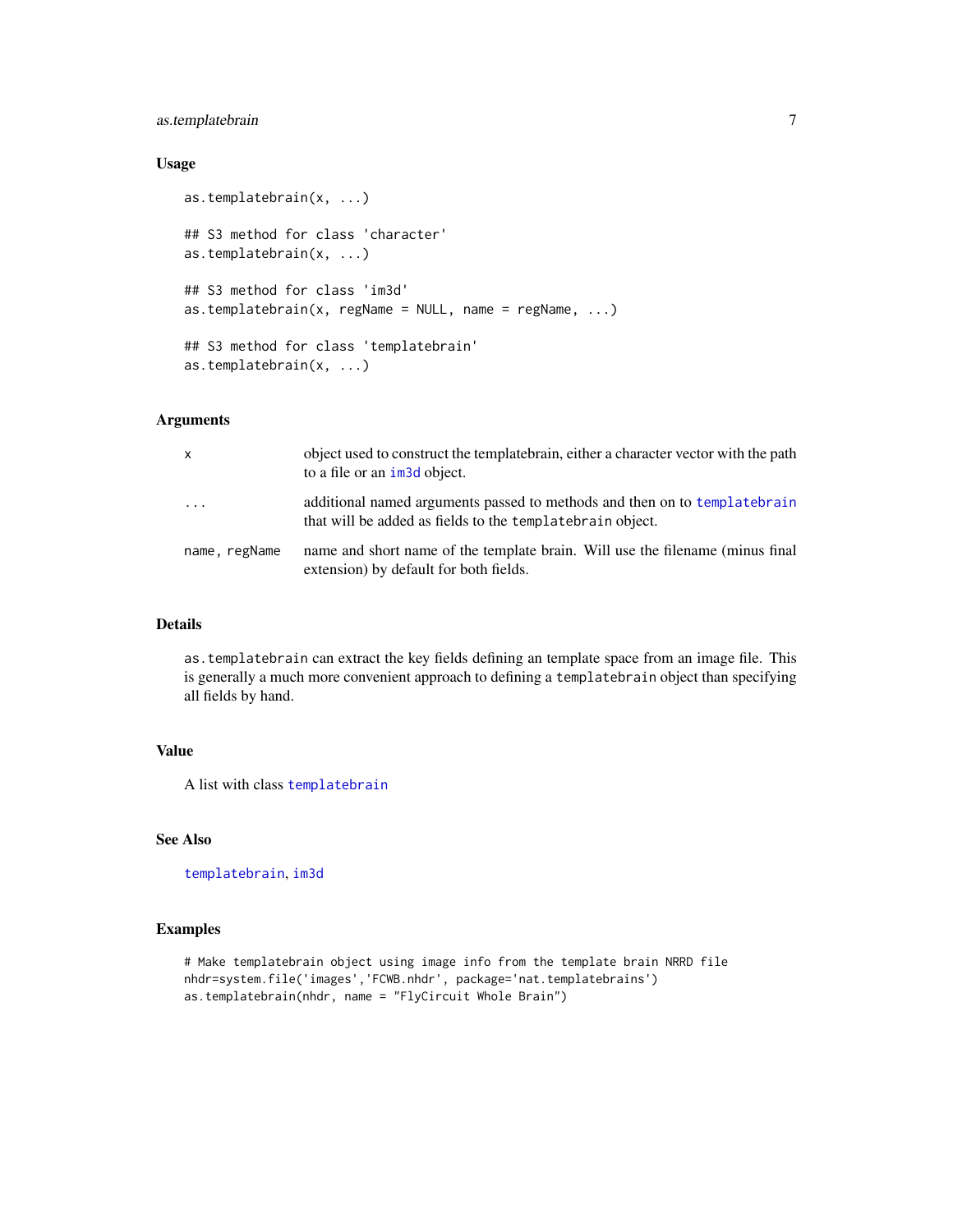#### <span id="page-7-2"></span>Description

These functions are designed for expert use. In general it is recommended to use xform\_brain.

bridging\_graph creates an igraph::graph representing all known template brains (vertices) and the bridging registrations connecting them (edges).

shortest\_bridging\_seq finds the shortest bridging sequence on a graph of all available bridging registrations, subject to constraints defined by graph connectivity and the reciprocal parameter.

## Usage

```
bridging_graph(
  regdirs = getOption("nat.templatebrains.regdirs"),
  reciprocal = NA
\mathcal{L}shortest_bridging_seq(
  sample,
  reference,
  via = NULL,checkboth = TRUE,
  imagedata = FALSE,
  reciprocal = NA,
  ...
)
```
#### Arguments

| regdirs    | Character vector of directories to search for registrations (see details)                                                      |
|------------|--------------------------------------------------------------------------------------------------------------------------------|
| reciprocal | Sets the weight of reciprocal edges in the graph (and thereby whether inverse<br>registrations will be considered).            |
| sample     | Source template brain (e.g. IS2) that data is currently in. Specified either as<br>character vector or a templatebrain object. |
| reference  | Target template brain (e.g. IS2) that data should be transformed into.                                                         |
| via        | (optional) intermediate template brain that the registration sequence must pass<br>through.                                    |
| checkboth  | When TRUE will look for registrations in both directions. See details.                                                         |
| imagedata  | Whether x should be treated as image data (presently only supported as a file on<br>disk) or 3D object vertices - see details. |
| $\cdots$   | additional arguments passed on to bridging graph                                                                               |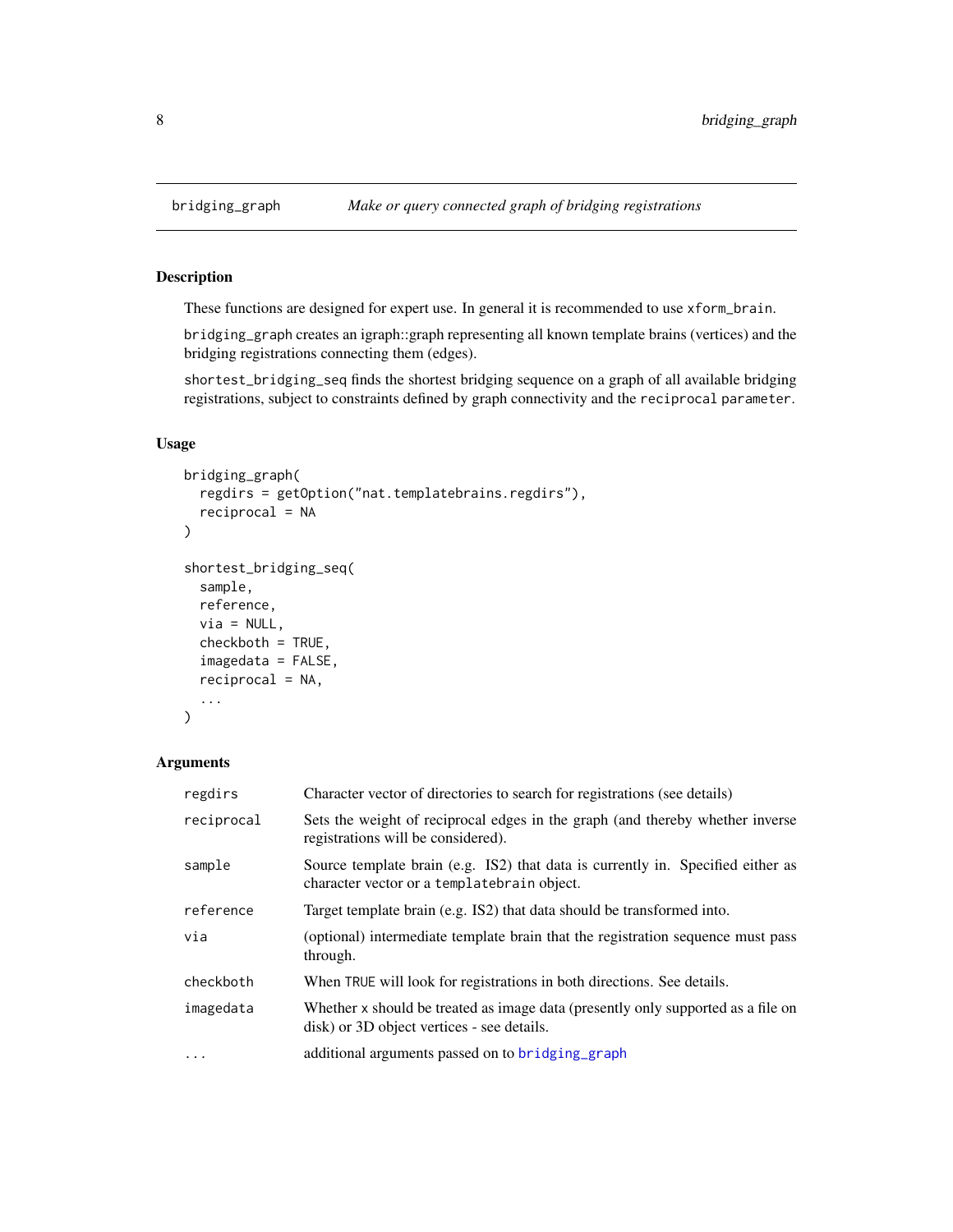<span id="page-8-0"></span>bridging\_sequence 9

#### Details

When reciprocal != NA we create a graph where each forward transformation is matched by a corresponding inverse transformation with the specified edge weight. The edge weight for forward transforms will always be 1.0.

By default regdirs is set to getOption('nat.templatebrains.regdirs')

## See Also

[allreg\\_dataframe](#page-3-1), [xform\\_brain](#page-18-1)

#### Examples

```
## Not run:
plot(bridging_graph(), vertex.size=25, edge.arrow.size=0.5)
# with reciprocal edges
plot(bridging_graph(reciprocal=3), vertex.size=25)
## End(Not run)
## Not run:
shortest_bridging_seq(FCWB, IS2)
# or
shortest_bridging_seq('FCWB', 'IS2')
shortest_bridging_seq(sample='FCWB', reference='IS2', via="JFRC2")
## End(Not run)
```
bridging\_sequence *Find sequence of one or more bridging registrations*

## Description

This function is primarily intended for developer use (it is used inside xform\_brain) but may be useful for end users.

## Usage

```
bridging_sequence(
  sample,
  reference,
 via = NULL,imagedata = FALSE,
 checkboth = !imagedata,
  mustWork = FALSE
)
```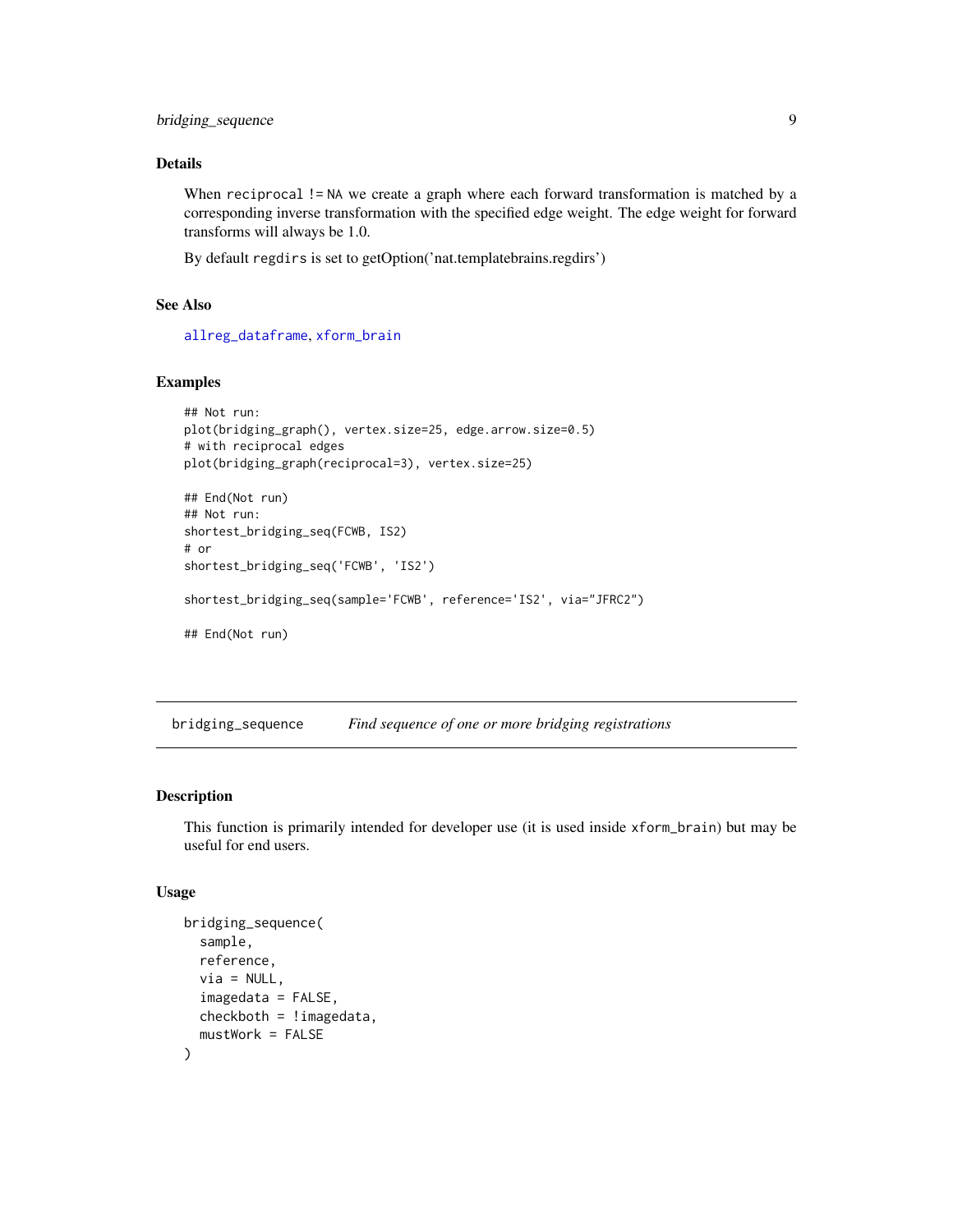#### Arguments

| sample    | Source template brain (e.g. IS2) that data is currently in. Specified either as<br>character vector or a templatebrain object.                                |
|-----------|---------------------------------------------------------------------------------------------------------------------------------------------------------------|
| reference | Target template brain (e.g. IS2) that data should be transformed into.                                                                                        |
| via       | (optional) intermediate template brain that the registration sequence must pass<br>through.                                                                   |
| imagedata | Whether x should be treated as image data (presently only supported as a file on<br>disk) or 3D object vertices - see details.                                |
| checkboth | whether to look for registrations in both directions. The default (checkboth=FALSE)<br>will only return registrations in the forward direction (see details). |
| mustWork  | whether to error out if appropriate registrations are not found.                                                                                              |

#### Details

When checkboth=FALSE, only registrations that can be directly used to map image data from sample to reference are returned. When working with 3D points, use checkboth=TRUE. Note that all possible directories will first be scanned for registrations in the preferred direction and then rescanned for the opposite direction if nothing is found.

#### Registration direction

When mapping points from JFRC2 -> IS2 -> FCWB (i.e. sample=JFRC2, via=IS2, ref=FCWB) the command line passed to CMTK's streamxform should look like: streamxform -- JFRC2\_IS2.list - -inverse FCWB\_IS2.list However when mapping image data the command line for CMTK's reformatx should look like: reformatx -o out.nrrd --floating JFRC2.nrrd FCWB.nrrd FCWB\_IS2.list - inverse JFRC2\_IS2.list bridging\_sequence produces output like

list(JFRC2 = structure(

"/GD/dev/R/nat.flybrains/inst/extdata/bridgingregistrations/JFRC2\_IS2.list",  $swap = TRUE$ ),

IS2 = "/GD/dev/R/nat.flybrains/inst/extdata/bridgingregistrations/FCWB\_IS2.list")

in these circumstances, which xformpoints.cmtkreg turns into "– JFRC2\_IS2.list –inverse FCWB\_IS2.list".

## Examples

```
## Not run:
bridging_sequence(sample=JFRC2, ref=FCWB, checkboth = T)
bridging_sequence(sample=JFRC2, via=IS2, ref=FCWB, checkboth = T)
```
## End(Not run)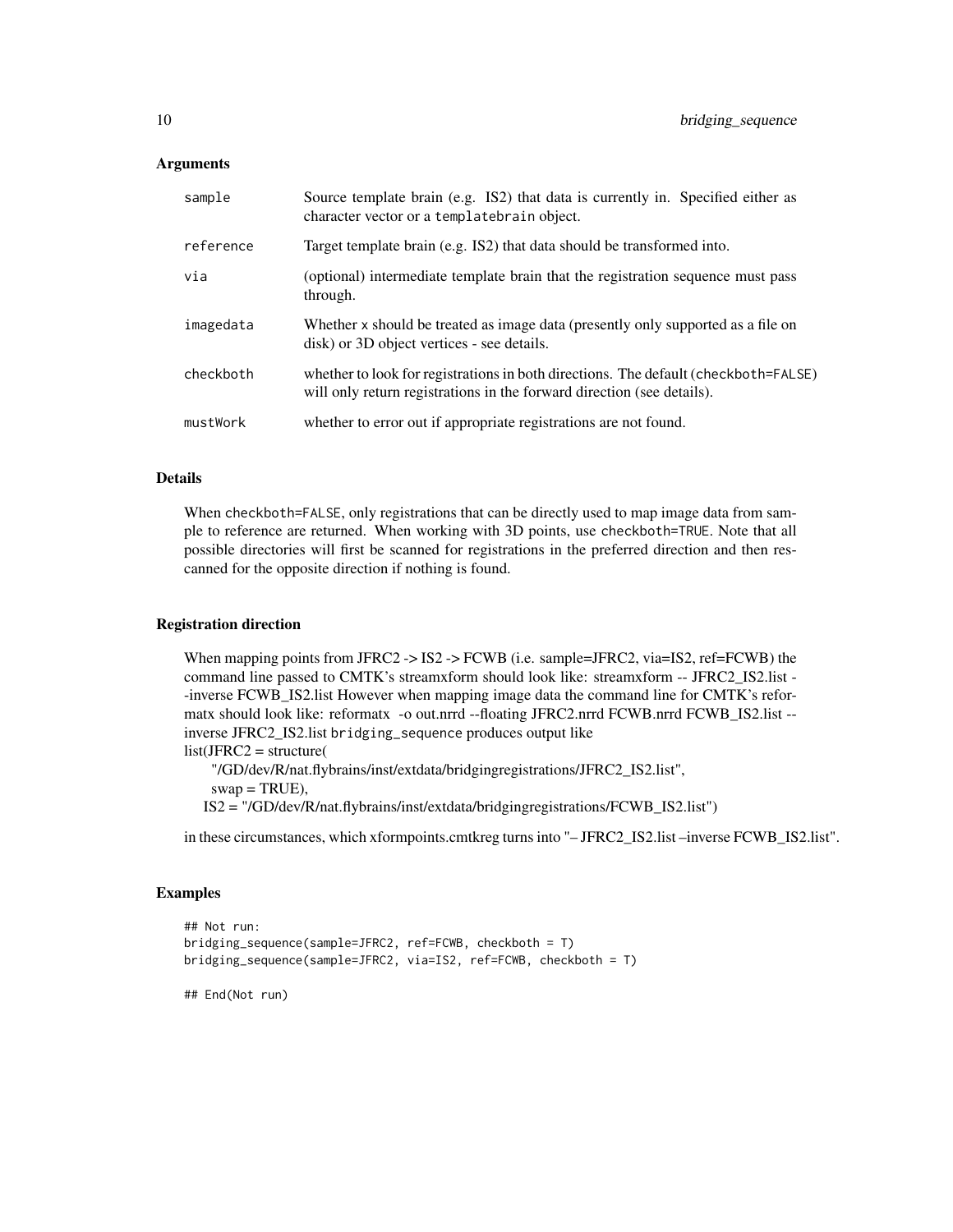<span id="page-10-0"></span>display\_slice *Display an image slice in 3D*

#### Description

Display an image slice in 3D

## Usage

display\_slice(brain, slice, ...)

## Arguments

| brain                   | template brain (e.g. IS2) of the slice.        |
|-------------------------|------------------------------------------------|
| slice                   | Path to PNG image containing slice to display. |
| $\cdot$ $\cdot$ $\cdot$ | extra arguments to pass to persp3d.            |

<span id="page-10-1"></span>download\_reg\_repo *Download and register git repository containing registrations*

## Description

Note that these extra registrations will be downloaded to a standard location on your hard drive that will be used for one session to the next. See examples and [local\\_reg\\_dir\\_for\\_url](#page-11-1).

## Usage

download\_reg\_repo(url, localdir = NULL, ...)

## Arguments

| url                     | Location of one or more remote git repositories. Can accept partial github spec-<br>ifications of the form " <user>/<repo>".</repo></user>             |
|-------------------------|--------------------------------------------------------------------------------------------------------------------------------------------------------|
| localdir                | Full path to local checkout location of git repository. When localdir=NULL,<br>the default, a sensible location is chosen using the rappoirs function. |
| $\cdot$ $\cdot$ $\cdot$ | additional arguments passed to $git2r$ : clone e.g. credentials for private repo.                                                                      |

## See Also

[add\\_reg\\_folders](#page-2-1), [local\\_reg\\_dir\\_for\\_url](#page-11-1), git2r:[:clone](#page-0-0) [update\\_reg\\_repos](#page-18-2)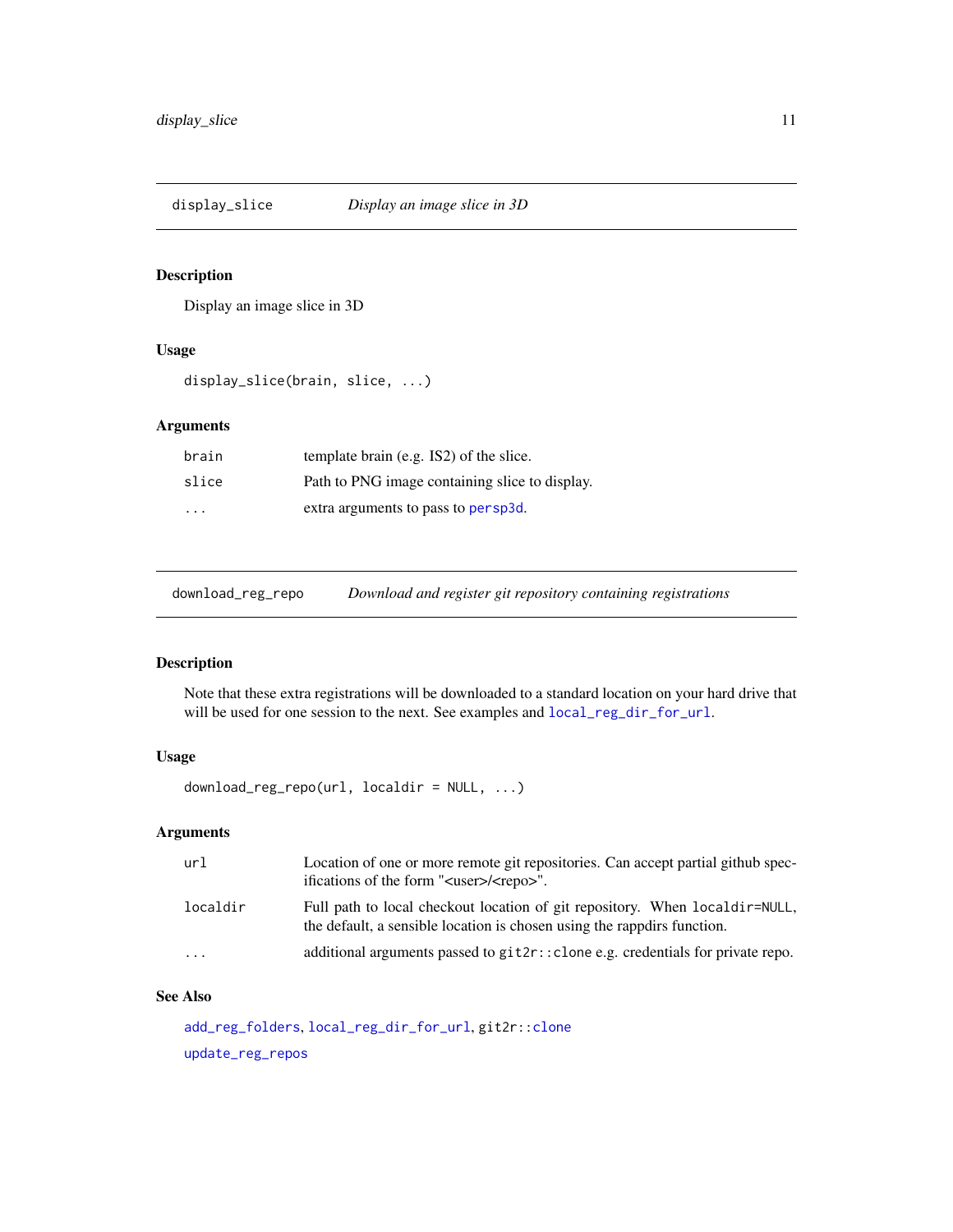#### Examples

```
## find the root location of all registration directories
local_reg_dir_for_url()
## Not run:
## Add the two main jefferislab bridging and mirroring registration
# collections for Drosophila brains from github.com.
download_reg_repo("jefferislab/BridgingRegistrations")
download_reg_repo("jefferislab/MirrorRegistrations")
```

```
## update all current registration repositories
update_reg_repos()
```
## End(Not run)

FCWB.demo *Sample template brain: FlyCircuit Whole Brain*

#### Description

This is a sample template brain for testing purposes which is equivalent to the FCWB template brain defined by the nat. flybrains, which should be considered the canonical version.

<span id="page-11-1"></span>local\_reg\_dir\_for\_url *Standard local checkout location for extra registration directories*

#### Description

Standard local checkout location for extra registration directories

#### Usage

```
local_reg\_dir\_for\_url(url = NULL)
```
#### Arguments

url Character vector containing a url. When url=NULL defaults to giving the base path.

#### Details

When called without any argument returns the root directory that will be inspected for extra registrations. You can put a sub-folder yourself there manually and then call add\_reg\_folders, but you are much better off in general using [download\\_reg\\_repo](#page-10-1) to install from a github repository such as this one of ours:. [jefferislab/BridgingRegistrations](https://github.com/jefferislab/BridgingRegistrations)

Note that this folder will always be the same place on a machine i.e. this defines a consistent, persistent location on disk to store data across sessions.

When called with a url, a SHA1 hash will be calculated for the URL and appended to the basepath. This should ensure that locations derived from different URLs do not clash.

<span id="page-11-0"></span>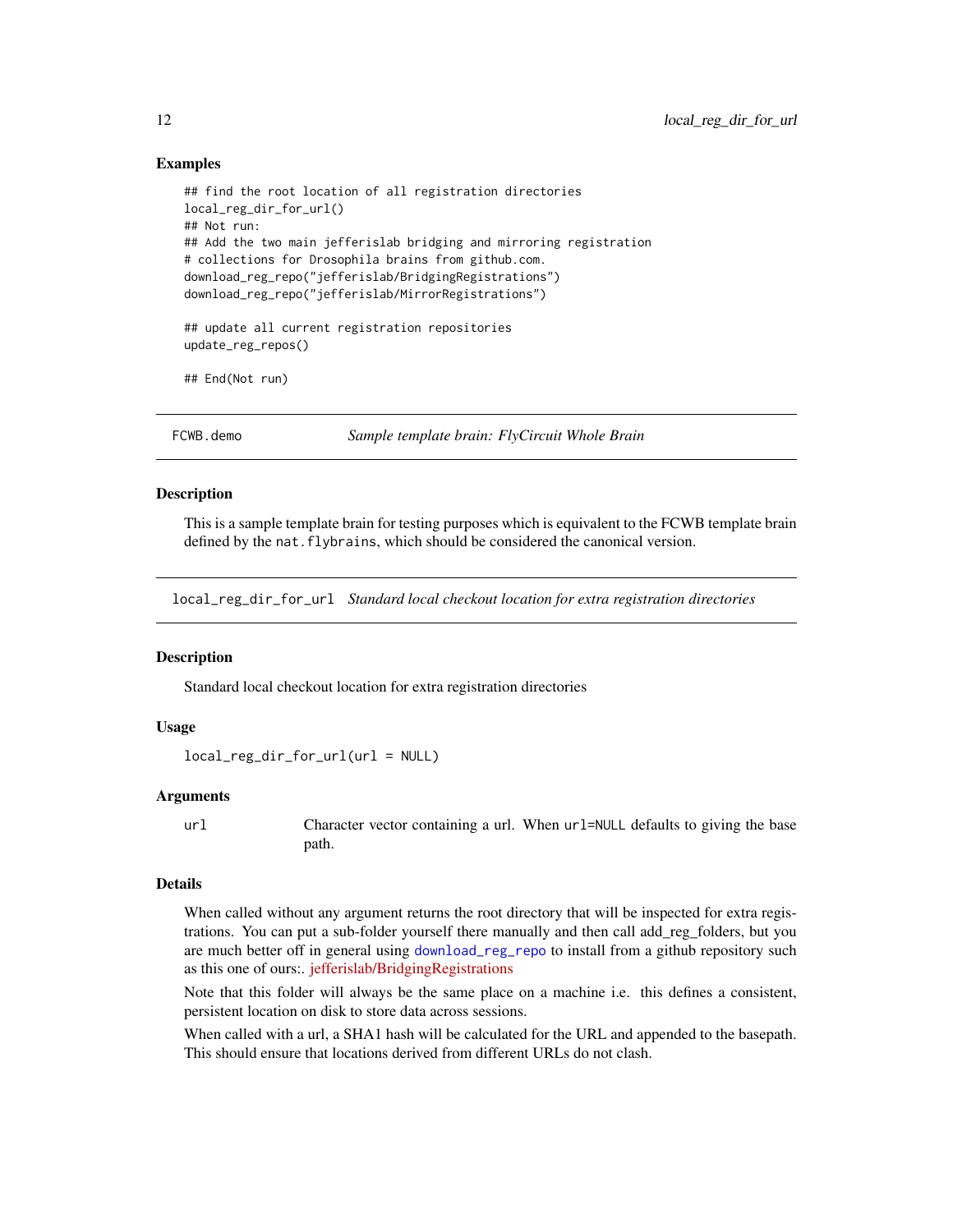## <span id="page-12-0"></span>mirror\_brain 13

#### See Also

[download\\_reg\\_repo](#page-10-1)

<span id="page-12-1"></span>

| mirror brain | Mirror 3D object around a given axis, optionally using a warping reg- |
|--------------|-----------------------------------------------------------------------|
|              | istration                                                             |

## Description

Mirror 3D object around a given axis, optionally using a warping registration

#### Usage

```
mirror_brain(
  x,
  brain = regtemplate(x),
  mirrorAxis = c("X", "Y", "Z"),
  transform = c("warp", "affine", "flip"),
  ...
\mathcal{L}
```
#### Arguments

| $\mathsf{x}$ | the 3D object to be mirrored.                                                                                |
|--------------|--------------------------------------------------------------------------------------------------------------|
| brain        | source template brain (e.g. IS2) that data is in.                                                            |
| mirrorAxis   | the axis to mirror (default "X").                                                                            |
| transform    | whether to use warp (default) or affine component of registration, or simply flip<br>about midplane of axis. |
|              | extra arguments to pass to mirror.                                                                           |

#### See Also

[xform\\_brain](#page-18-1), [regtemplate](#page-14-1)

## Examples

```
data(FCWB.demo)
# Simple mirror along the x i.e. medio-lateral axis
kcs20.flip=mirror_brain(kcs20, FCWB.demo, transform='flip')
## Full non-rigid mirroring to account for differences in shape/centering of
## template brain.
## Depends on nat.flybrains package and system CMTK installation
## Not run:
library(nat.flybrains)
kcs20.right=mirror_brain(kcs20, FCWB, .progress='text')
plot3d(kcs20, col='red')
```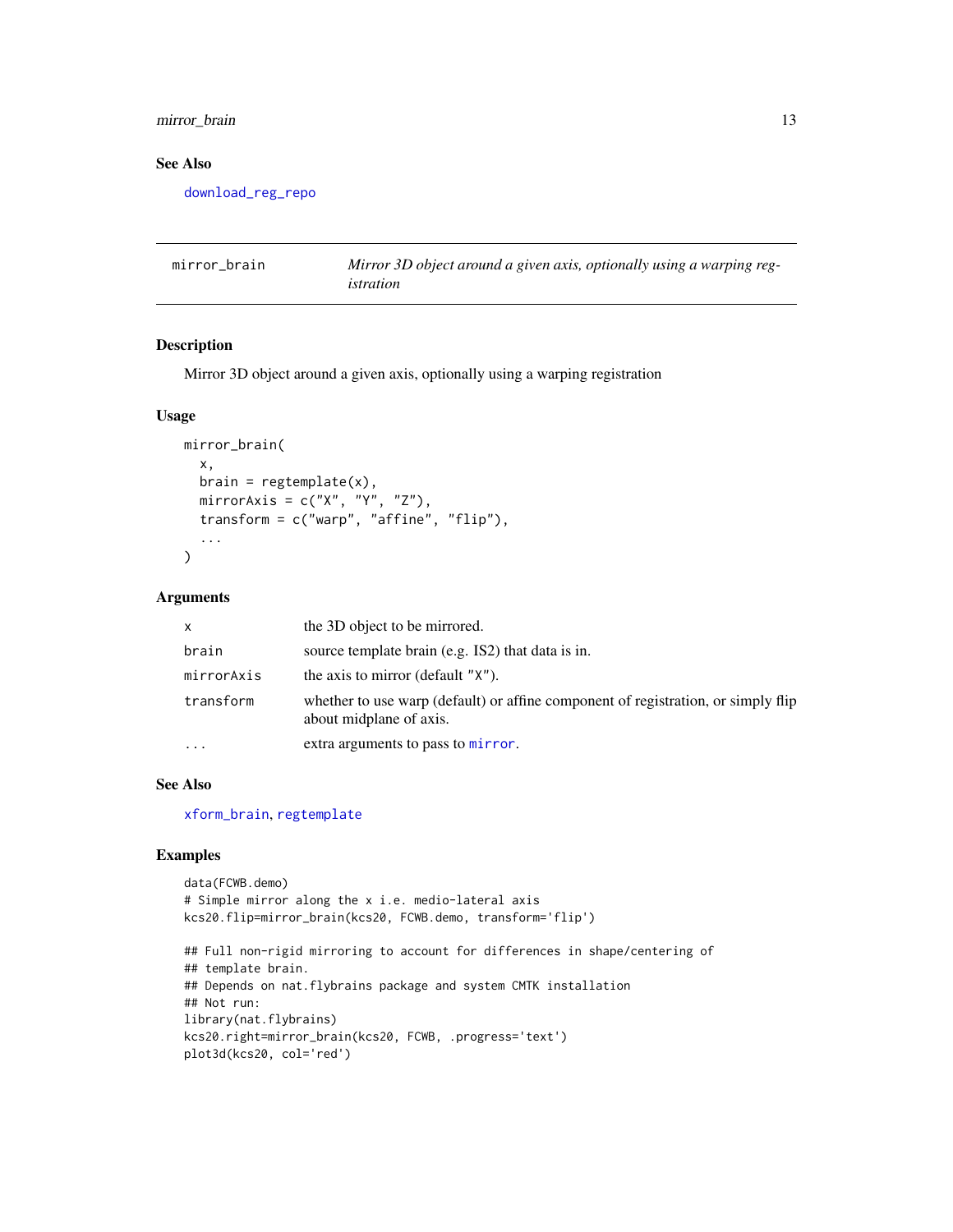```
plot3d(kcs20.right, col='green')
# include surface plot of brain
plot3d(FCWB)
# Compare simple flip with full mirror
# This template brain is highly symmetric so these are almost identical
clear3d()
plot3d(kcs20.flip, col='blue')
plot3d(kcs20.right, col='green')
# Convert to JFRC2 and do the same
kcs20.jfrc2=xform_brain(kcs20, sample = FCWB, reference=JFRC2, .progress='text')
kcs20.jfrc2.right=mirror_brain(kcs20.jfrc2, JFRC2, .progress='text')
kcs20.jfrc2.flip=mirror_brain(kcs20.jfrc2, JFRC2, transform='flip')
clear3d()
# This time there is a bigger difference between the two transformations
plot3d(kcs20.jfrc2.flip, col='blue')
plot3d(kcs20.jfrc2.right, col='green')
# plot mushroom body neuropils as well
plot3d(JFRC2NP.surf, "MB.*_R", alpha=0.3, col='grey')
# Compare Euclidean distance between corresponding points in all neurons
diffs=xyzmatrix(kcs20.jfrc2.flip)-xyzmatrix(kcs20.jfrc2.right)
hist(sqrt(rowSums(diffs^2)), xlab='Distance /microns')
```
## End(Not run)

plot3d.templatebrain *Plot 3D surface of a template brain*

## Description

Plot 3D surface of a template brain

#### Usage

## S3 method for class 'templatebrain'  $plot3d(x, col = "grey", alpha = 0.3, ...)$ 

#### Arguments

| x     | the template brain to plot.         |
|-------|-------------------------------------|
| col   | the color of the surface.           |
| alpha | the alpha value of the surface.     |
|       | extra arguments to pass to plot 3d. |

<span id="page-13-0"></span>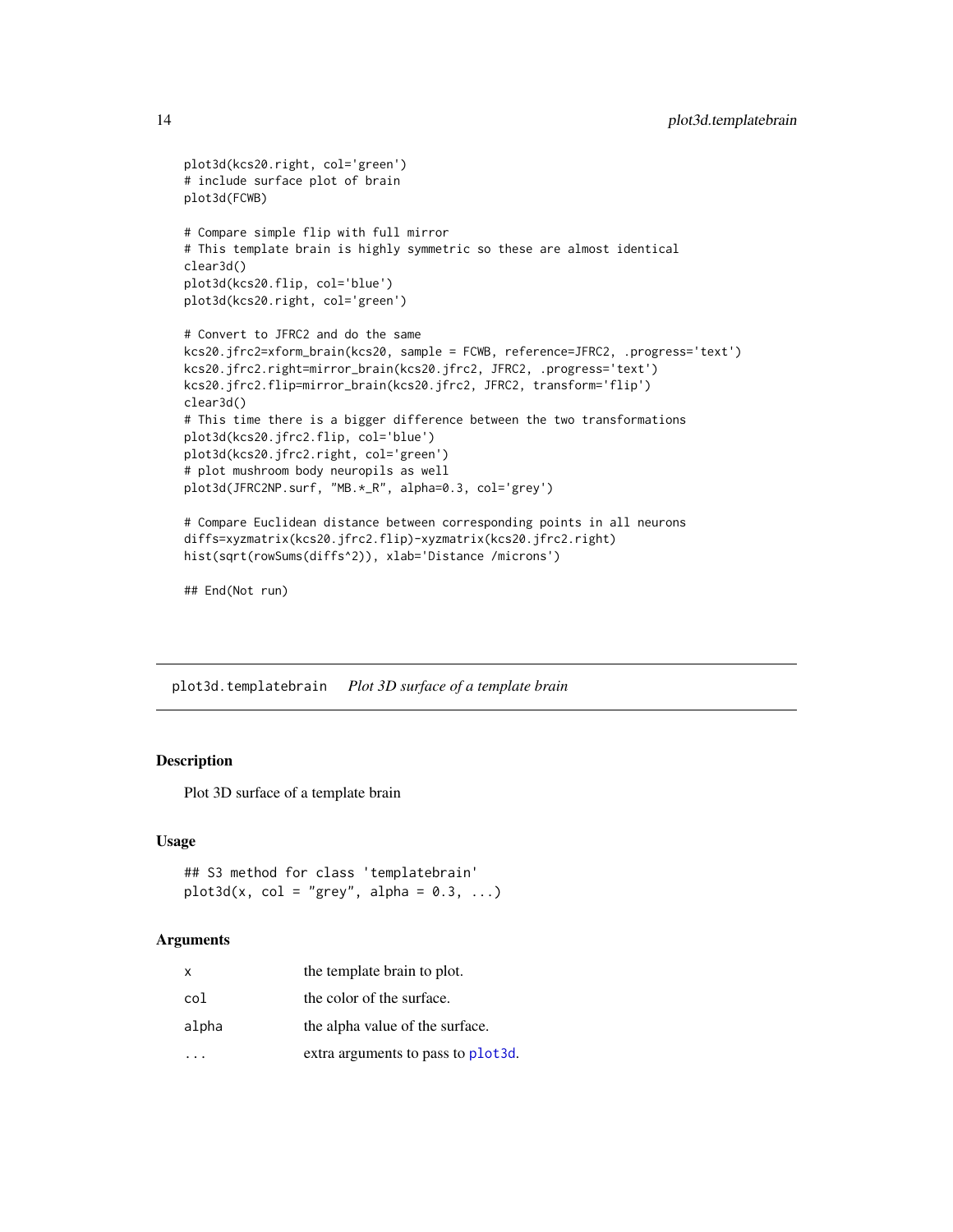## <span id="page-14-0"></span>regtemplate 15

### Details

This function will work immediately for the standard [templatebrain](#page-15-1) defined in the package documentation. If passed an object called e.g. FCWB it expects to find another object named FCWB.surf containing the surface information. If you follow this naming convention for user-defined refbrains it will work for them as well.

<span id="page-14-1"></span>regtemplate *Get or set the registration template space in which an object lives*

#### Description

Get or set the registration template space in which an object lives

#### Usage

regtemplate(x)

regtemplate(x) <- value

## Arguments

|       | The 3D object whose registration space will be set/returned                      |
|-------|----------------------------------------------------------------------------------|
| value | The registration template brain (either a character vector naming the space or a |
|       | templatebrain object)                                                            |

### Details

In order to facilitate transformations between objects in defined anatomical spaces these functions allow the registration template for an object to be specified. Most of the time you will not need to use these functions manually since the appropriate space will be set by the function xform\_brain and friends.

## Value

Either a templatebrain object or the newly tagged object

#### Examples

```
## Not run:
library(nat.flybrains)
kcs3=kcs20[1:3]
regtemplate(kcs3)=FCWB
regtemplate(kcs3)
kcs3m=mirror_brain(kcs3, brain=regtemplate(kcs20))
plot3d(kcs3, col='red')
plot3d(kcs3m, col='green')
```
## End(Not run)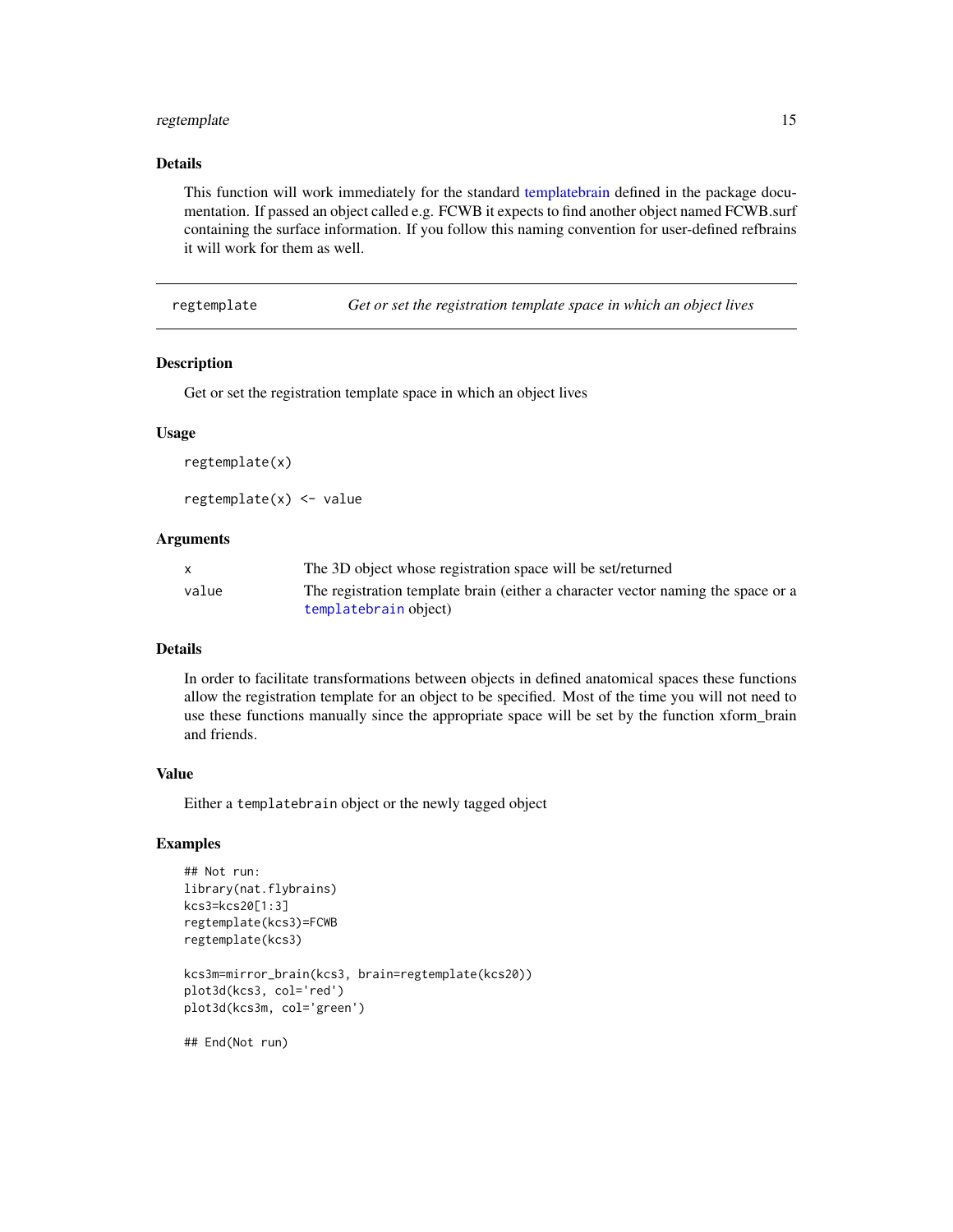#### Description

templatebrain objects encapsulate key information for the reference brain in an image registration. Usually this will be a standard template brain used for many registrations. It will normally be much more convenient to use [as.templatebrain](#page-5-1) methods to convert an image file or an im3d object into a templatebrain.

#### Usage

```
templatebrain(
  name,
  regName = name,
  type = NULL,
  sex = NULL,dims = NULL,
 BoundingBox = NULL,
 voxdims = NULL,
 origin = NULL,
 units = NULL,
 description = NULL,
  doi = NULL,
  ...
)
```
#### Arguments

| name        | the full name of the template.                                                                                                                                                                       |
|-------------|------------------------------------------------------------------------------------------------------------------------------------------------------------------------------------------------------|
| regName     | the short name. This will be the stem used to prefix registrations (e.g. JFRC2_someimage.list)<br>for this template brain and likely also the stem of the template brain image (e.g.<br>JFRC2.nrrd). |
| type        | one of c('single brain', 'average'), indicating whether the template brain<br>has been created from just one image, or is the average of multiple images.                                            |
| sex         | the sex of the template brain. For templates with type== 'average', the possi-<br>bility of sex='intersex' exists.                                                                                   |
| dims        | dimensions of the image (number of voxels).                                                                                                                                                          |
| BoundingBox | physical dimensions of the image (see boundingbox).                                                                                                                                                  |
| voxdims     | physical spacing between voxels.                                                                                                                                                                     |
| origin      | the physical location of the first voxel                                                                                                                                                             |
| units       | units of physical measurements (e.g. microns).                                                                                                                                                       |
| description | details of the template.                                                                                                                                                                             |
| doi         | a DOI for the original template brain image.                                                                                                                                                         |
| $\ddots$    | additional named arguments that will be added as fields to the template brain<br>object.                                                                                                             |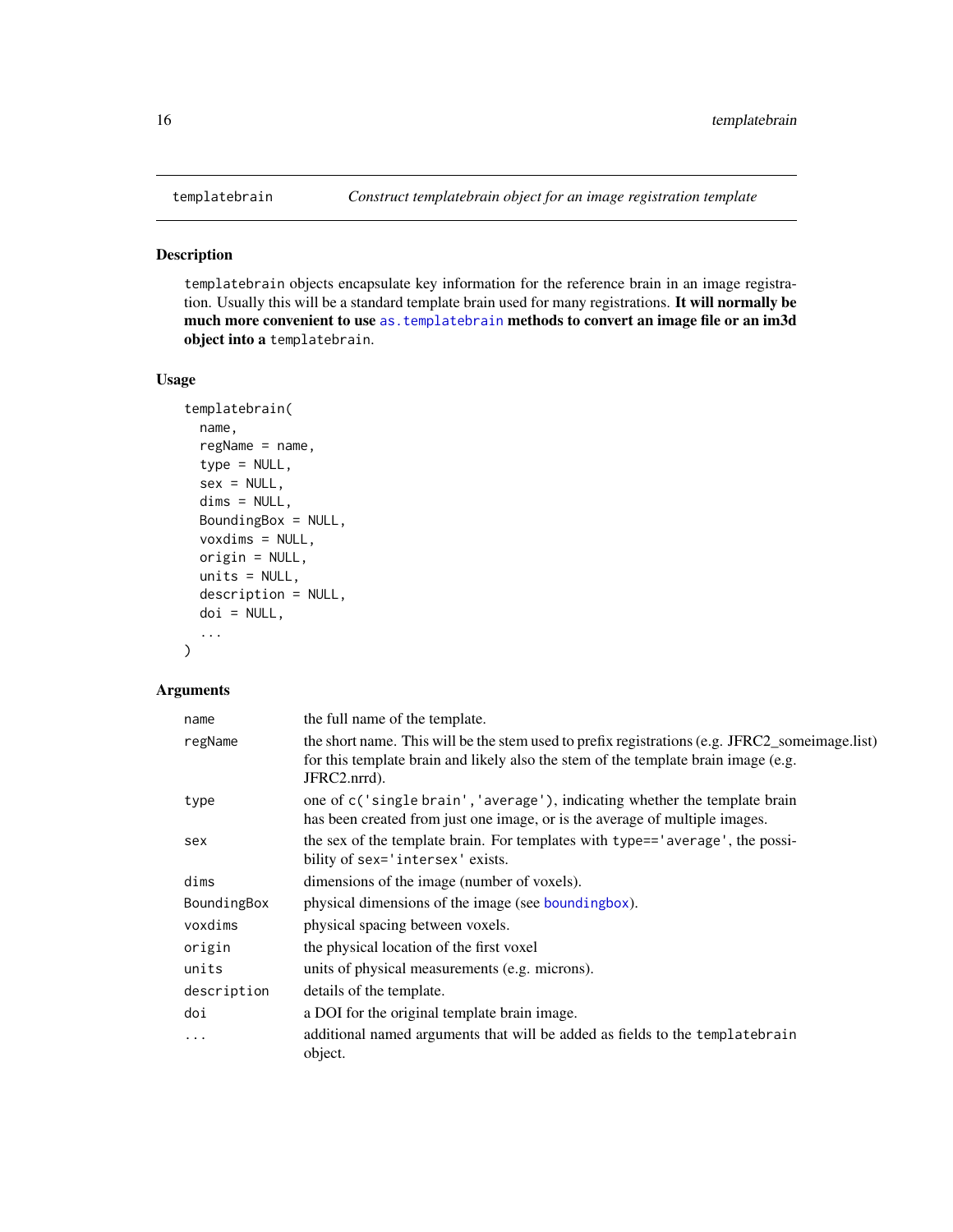#### <span id="page-16-0"></span>Details

A variety of methods are available to work on templatebrain objects. See [templatebrain-meths](#page-16-1) for basic methods. The two main functions that are available for using template brains are [xform\\_brain](#page-18-1) and [mirror\\_brain](#page-12-1).

templatebrain objects are only useful for transformation processes when the BoundingBox is specified to define the physical extent of the volume. We use the definition of the Amira 3D visualisation and analysis software. This corresponds to the **node** centers option in the [NRRD format.](http://teem.sourceforge.net/nrrd/format.html) The bounding box can be obtained from NRRD or AmiraMesh format files. See [boundingbox](#page-0-0) for details.

#### Value

A list with class templatebrain.

#### See Also

[as.templatebrain](#page-5-1), [templatebrain-meths](#page-16-1), [xform\\_brain](#page-18-1), [mirror\\_brain](#page-12-1).

<span id="page-16-1"></span>templatebrain-meths *Template brain methods*

#### **Description**

is.templatebrain tests if object is of class templatebrain

as.character.templatebrain converts template brain to character vector representation (normally used to extract the short name i.e. regName).

print.templatebrain prints templatebrain information in human-readable form

as. im3d converts a template brain to a nat:[:im3d](#page-0-0) object; this is probably useful for developers.

origin extracts the space origin of a templatebrain object.

dim extracts the dimensions (in number of pixels) of the image associated with a templatebrain object.

voxdims extracts the dimensions (in calibrated spatial units, e.g. microns) of voxels in the image associated with a templatebrain object.

boundingbox extracts the boundingbox (in calibrated spatial units, e.g. microns) of the image associated with a templatebrain object. See [boundingbox](#page-0-0) for details.

#### Usage

```
is.templatebrain(x)
## S3 method for class 'templatebrain'
as.character(x, field = c("regName", "name"), ...)
## S3 method for class 'templatebrain'
```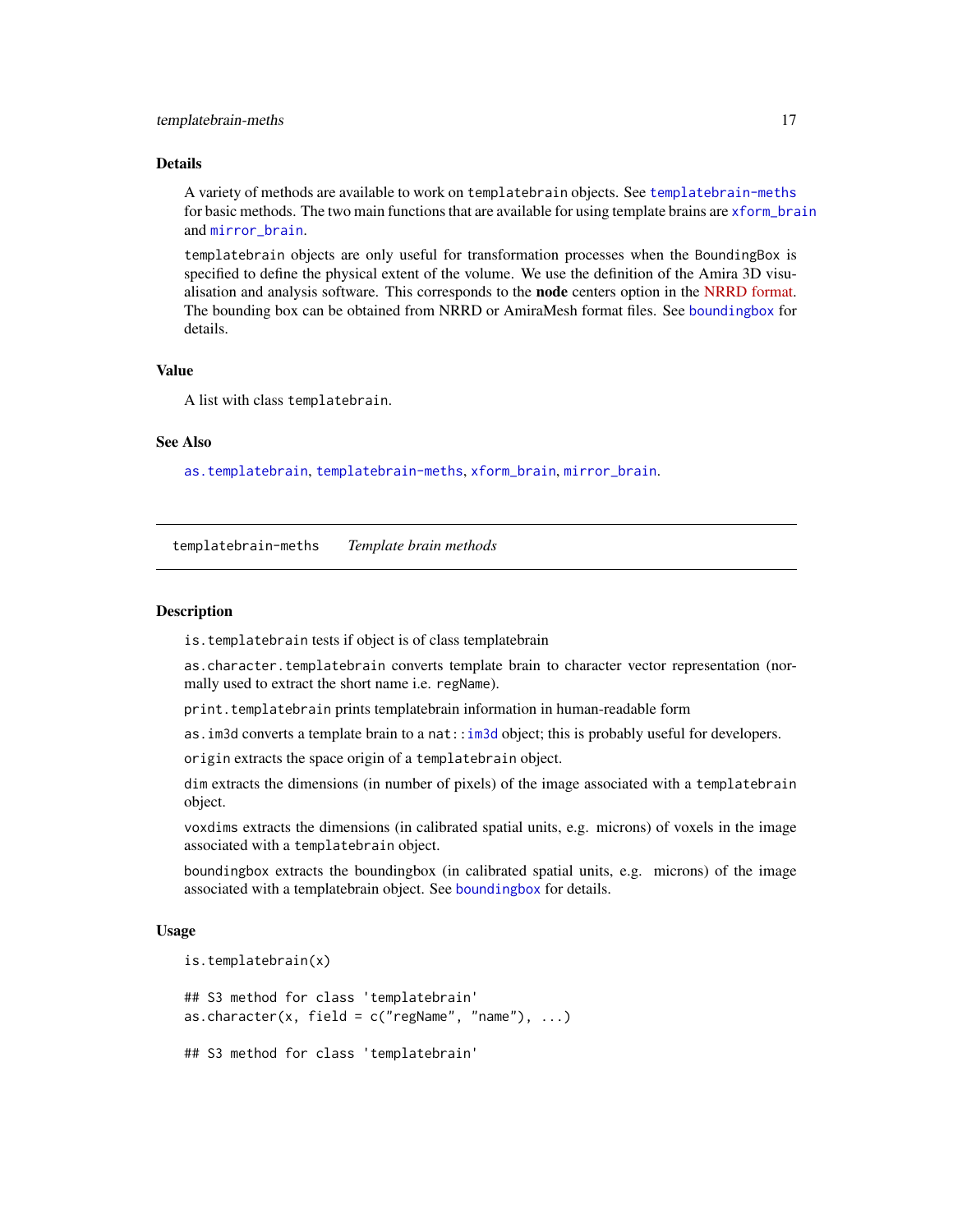<span id="page-17-0"></span>18 templatebrain-meths

```
print(x, \ldots)## S3 method for class 'templatebrain'
as.im3d(x, \ldots)## S3 method for class 'templatebrain'
origin(x, \ldots)## S3 method for class 'templatebrain'
dim(x, \ldots)## S3 method for class 'templatebrain'
voxdims(x, ...)
## S3 method for class 'templatebrain'
boundingbox(x, ...)
```
## Arguments

| X                       | an object (usually a templatebrain).        |
|-------------------------|---------------------------------------------|
| field                   | which field to use (defaults to 'regName'). |
| $\cdot$ $\cdot$ $\cdot$ | additional arguments for methods.           |

## Value

A logical indicating whether or not the object is a templatebrain. Character vector.

## See Also

[im3d](#page-0-0)

[origin](#page-0-0)

[voxdims](#page-0-0)

[boundingbox](#page-0-0)

## Examples

```
data(FCWB.demo)
is.templatebrain(FCWB.demo)
origin(FCWB.demo)
dim(FCWB.demo)
voxdims(FCWB.demo)
boundingbox(FCWB.demo)
# print method
FCWB.demo
```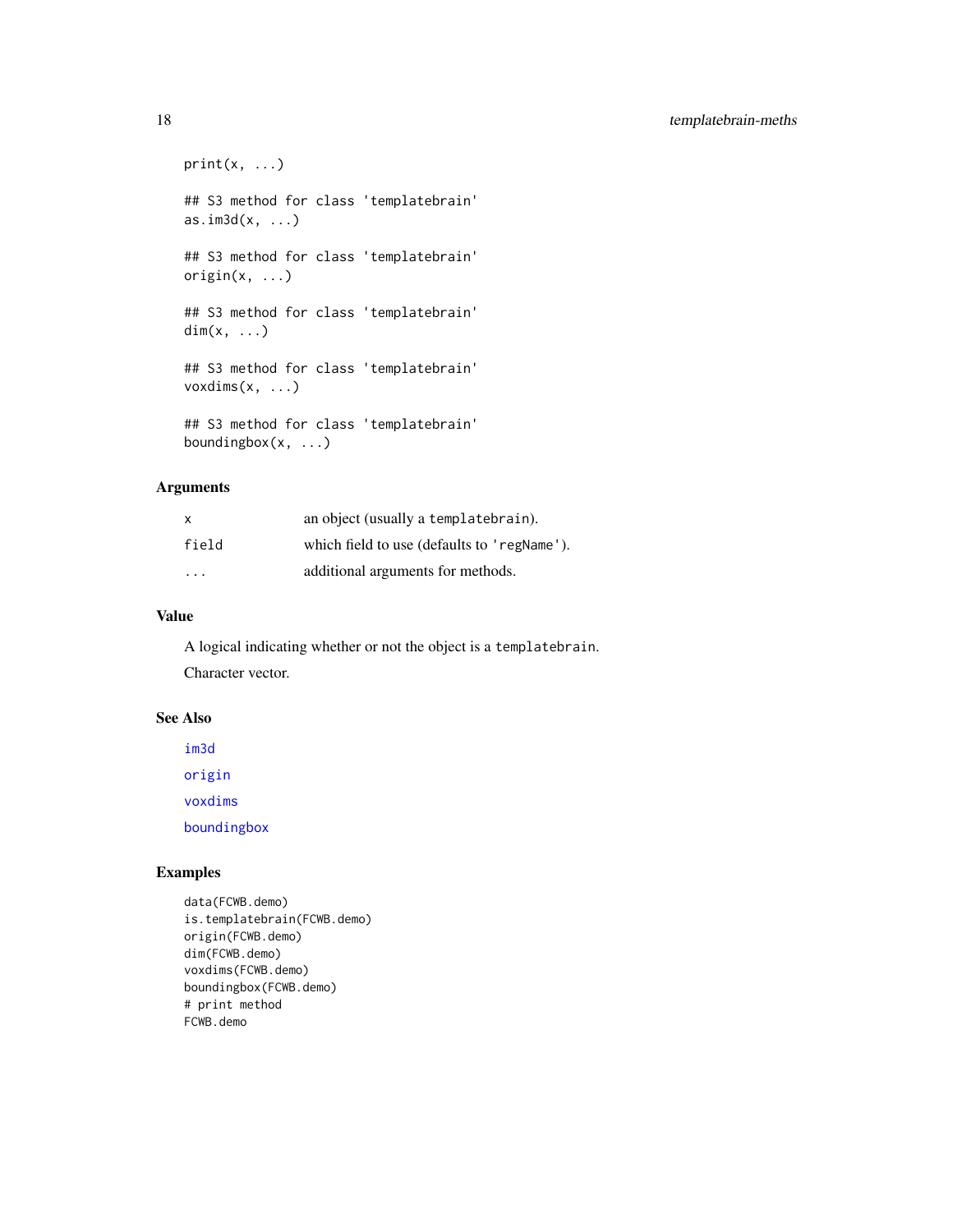<span id="page-18-2"></span><span id="page-18-0"></span>update\_reg\_repos *Update local copy of git repository containing registrations*

## Description

When x=NULL all repositories listed in options(nat.templatebrains.regdirs) are checked to see if they are git repositories and, if yes, they are pulled to update.

#### Usage

```
update_reg_repos(x = NULL)
```
## Arguments

x Path to local checkout of a registration git repository. See details for meaning of default.

## See Also

[download\\_reg\\_repo](#page-10-1)

<span id="page-18-1"></span>

| xform_brain | Transform 3D object between template brains |
|-------------|---------------------------------------------|
|             |                                             |

## Description

Transform 3D object between template brains

#### Usage

```
xform_brain(
  x,
  sample = regtemplate(x),
  reference,
  via = NULL,
  imagedata = is.charAtacter(x),
  checkboth = NULL,
  target = NULL,Verbose = interactive(),
  ...
\mathcal{E}
```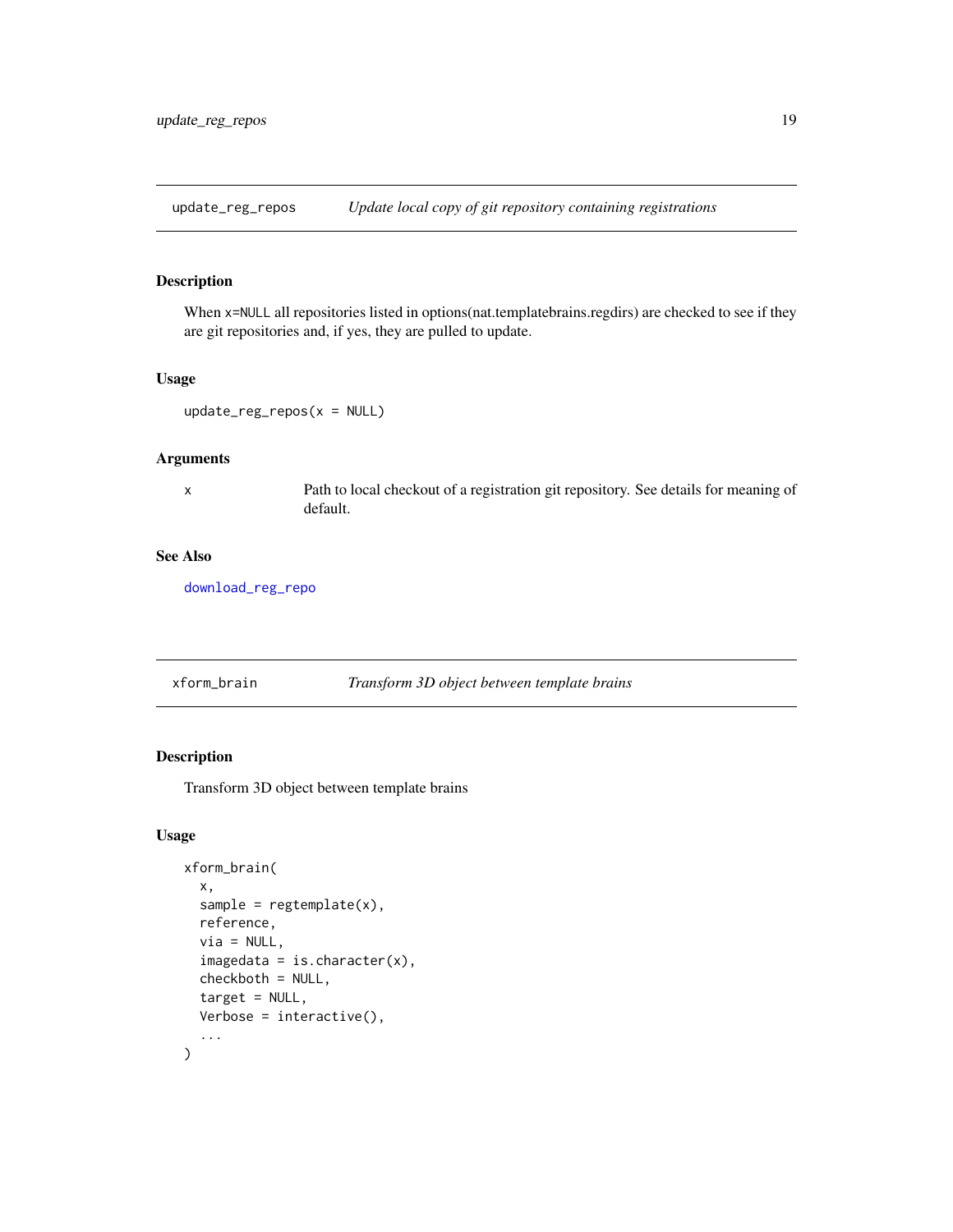#### <span id="page-19-0"></span>**Arguments**

| $\boldsymbol{\mathsf{x}}$ | the 3D object to be transformed                                                                                                                 |
|---------------------------|-------------------------------------------------------------------------------------------------------------------------------------------------|
| sample                    | Source template brain (e.g. IS2) that data is currently in. Specified either as<br>character vector or a templatebrain object.                  |
| reference                 | Target template brain (e.g. IS2) that data should be transformed into.                                                                          |
| via                       | (optional) intermediate template brain that the registration sequence must pass<br>through.                                                     |
| imagedata                 | Whether x should be treated as image data (presently only supported as a file on<br>disk) or 3D object vertices - see details.                  |
| checkboth                 | When TRUE will look for registrations in both directions. See details.                                                                          |
| target                    | When transforming image data, this specifies the target space (defaults to reference<br>when imagedata=TRUE). See Details.                      |
| Verbose                   | Whether to show a message with the sequence of template brains                                                                                  |
| $\ddots$                  | extra arguments to pass to xform and then on to xformpoints or xformimage<br>which will eventually hand off to cmtk. reformatx when using CMTK. |

#### Details

NB the sample, reference and via brains can either be templatebrain objects or a character string containing the short name of the template e.g. "IS2".

xform\_brain uses the helper function [shortest\\_bridging\\_seq](#page-7-2) to find the shortest path between different template brains based on the set of bridging registrations that the natverse has been informed about (see [bridging\\_graph](#page-7-1)). You can specify a via argument to ensure that the registrations passes through one or more intermediate templates. Note that when multiple brains are passed to via they should be in order from sample to reference. If you are passing multiple [templatebrain](#page-15-1) objects, they must be wrapped in a list.

When transforming image data (imagedata=TRUE), the target argument should normally be specified. This defines the absolute/voxel dimensions of the target space. This can be calculated from a templatebrain object, so by default it will be set to the value of the reference argument. Alternatively an image file on disk can be specified; this is essential if the reference argument does not specify a [templatebrain](#page-15-1) object but instead just names a template space (i.e. is a string).

The significance of the imagedata and checkboth arguments is that CMTK registrations are not directly invertible although they can be numerically inverted in most cases (unless there are regions where folding occurred). For image data, numerical inversion is *much* slower.

You can control whether you want to allow inverse registrations manually by setting checkboth explicitly. Otherwise when checkboth=NULL the default is to act as if checkboth=T but issue a warning if an inversion must be used.

#### See Also

[mirror\\_brain](#page-12-1), [shortest\\_bridging\\_seq](#page-7-2) [bridging\\_graph](#page-7-1), [regtemplate](#page-14-1), [xform](#page-0-0). [xformpoints](#page-0-0), [xformimage](#page-0-0), [cmtk.reformatx](#page-0-0) (for transforming image data with CMTK).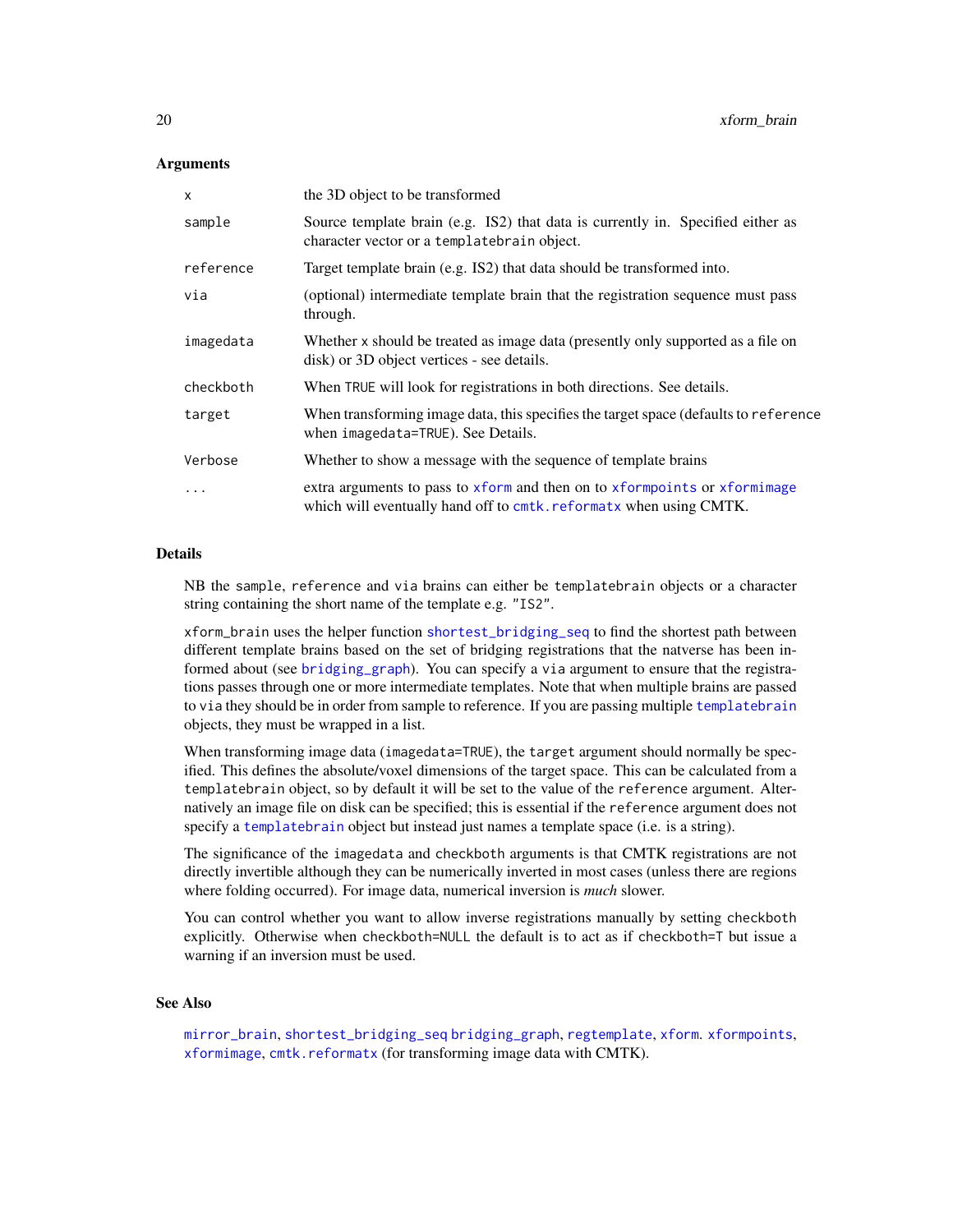## xform\_brain 21

#### Examples

```
## depends on nat.flybrains package and system CMTK installation
## Not run:
## reformat neurons
##
library(nat.flybrains)
# Plot Kenyon cells in their original FCWB template brain
nopen3d()
plot3d(kcs20)
plot3d(FCWB)
# Convert to JFCR2 template brain
kcs20.jfrc2=xform_brain(kcs20, sample = FCWB, reference=JFRC2)
# now plot in the new JFRC2 space
nopen3d()
plot3d(kcs20.jfrc2)
plot3d(JFRC2)
# compare with the untransformed neurons
plot3d(kcs20)
# plot with neuropil sub regions for the left mushroom body
clear3d()
plot3d(kcs20.jfrc2)
# nb "MB.*_L" is a regular expression
plot3d(JFRC2NP.surf, "MB.*_L", alpha=0.3)
# compare with originals - bridging registration is no perfect in peduncle
nopen3d()
plot3d(kcs20)
plot3d(FCWBNP.surf, "MB.*_L", alpha=0.3)
# insist on using a specific intermediate template brain
# this would nor be an improvement in this case
kcs20.jfrc2viais2=xform_brain(kcs20, sample = FCWB, via=IS2, reference=JFRC2)
## reformat image examples
# see ?cmtk.reformatx for details of any additional arguments
# note that for image data a target space defining the dimensions of the
# output image must be specified - this happens by default using the
# reference templatebrain object
xform_brain('in.nrrd', sample=FCWB, ref=JFRC2, output='out.nrrd')
# or you can specify an image file explicitly as target
xform_brain('in.nrrd', sample=FCWB, ref=JFRC2, output='out.nrrd',
            target='JFRC2.nrrd')
# use partial volume interpolation for label field
xform_brain('labels.nrrd', sample=FCWB, ref=JFRC2, output='out.nrrd',
            interpolation='pv')
# use binary mask to restrict (and speed up) reformatting
xform_brain('in.nrrd', sample=FCWB, ref=JFRC2, output='out.nrrd', mask='neuropil.nrrd')
## End(Not run)
```